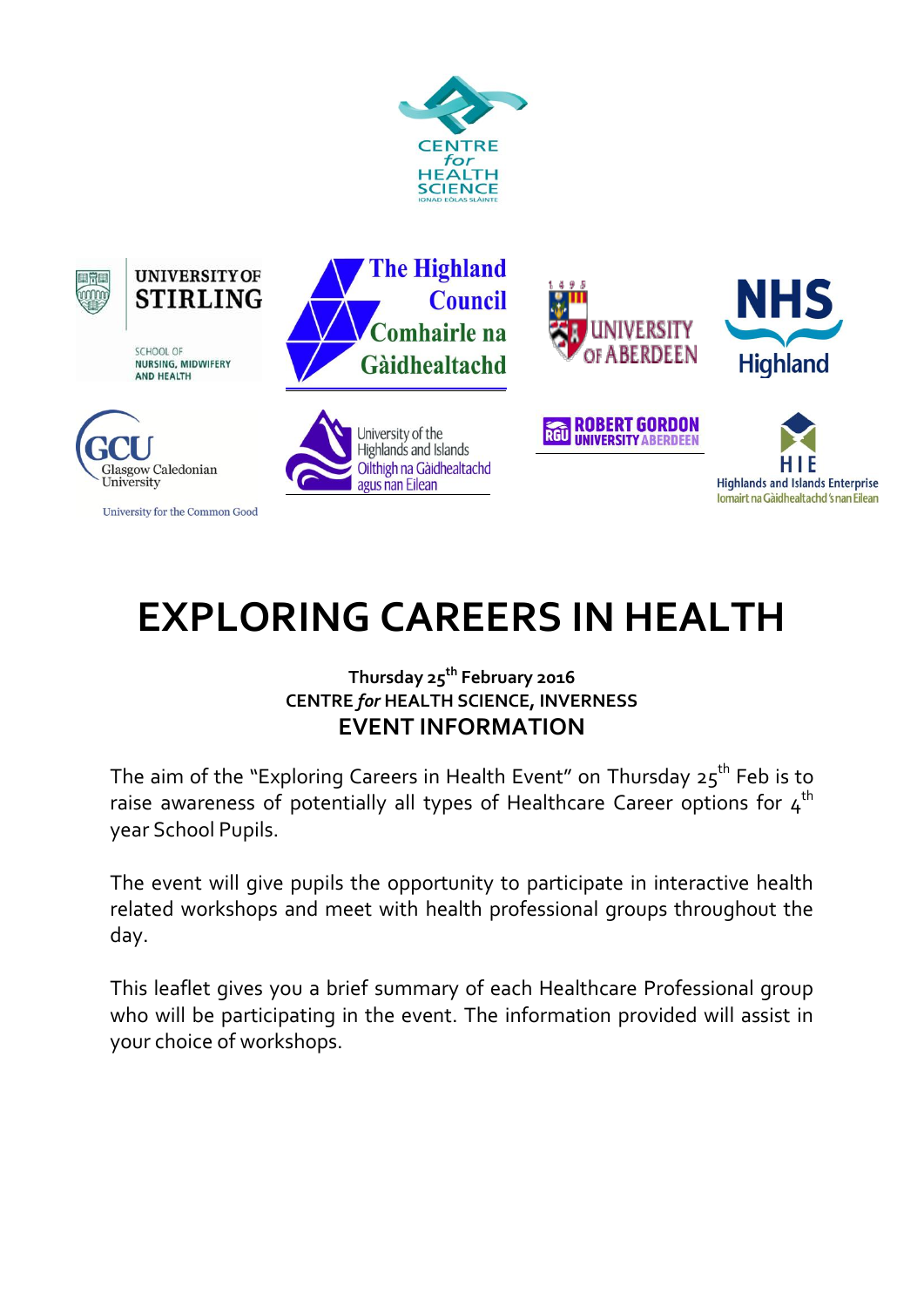# **Programme 25th February 2016**

| Time            | <b>Activity</b>                                            | Venue                                      |
|-----------------|------------------------------------------------------------|--------------------------------------------|
| 09:30 - 10:00   | Registration                                               | <b>Street</b>                              |
| 10:00           | Welcome & Introduction                                     | Auditorium                                 |
| 10:45           | Workshop Session 1                                         | <b>Seminar Rooms</b>                       |
| 11:30           | Workshop Session 2                                         | <b>Seminar Rooms</b>                       |
| 12:15           | <b>Exhibition, Networking</b><br><b>Facilitators Lunch</b> | <b>Multipurpose Room</b><br>Seminar Room 1 |
|                 |                                                            |                                            |
| 13:15           | Workshop Session 3                                         | <b>Seminar Rooms</b>                       |
| 14:00           | Workshop Session 4                                         | <b>Seminar Rooms</b>                       |
| $14:45 - 15:15$ | <b>Plenary &amp; Questions</b>                             | Auditorium                                 |

# **Useful Websites**

Skills Development Scotland www.myworldofwork.co.uk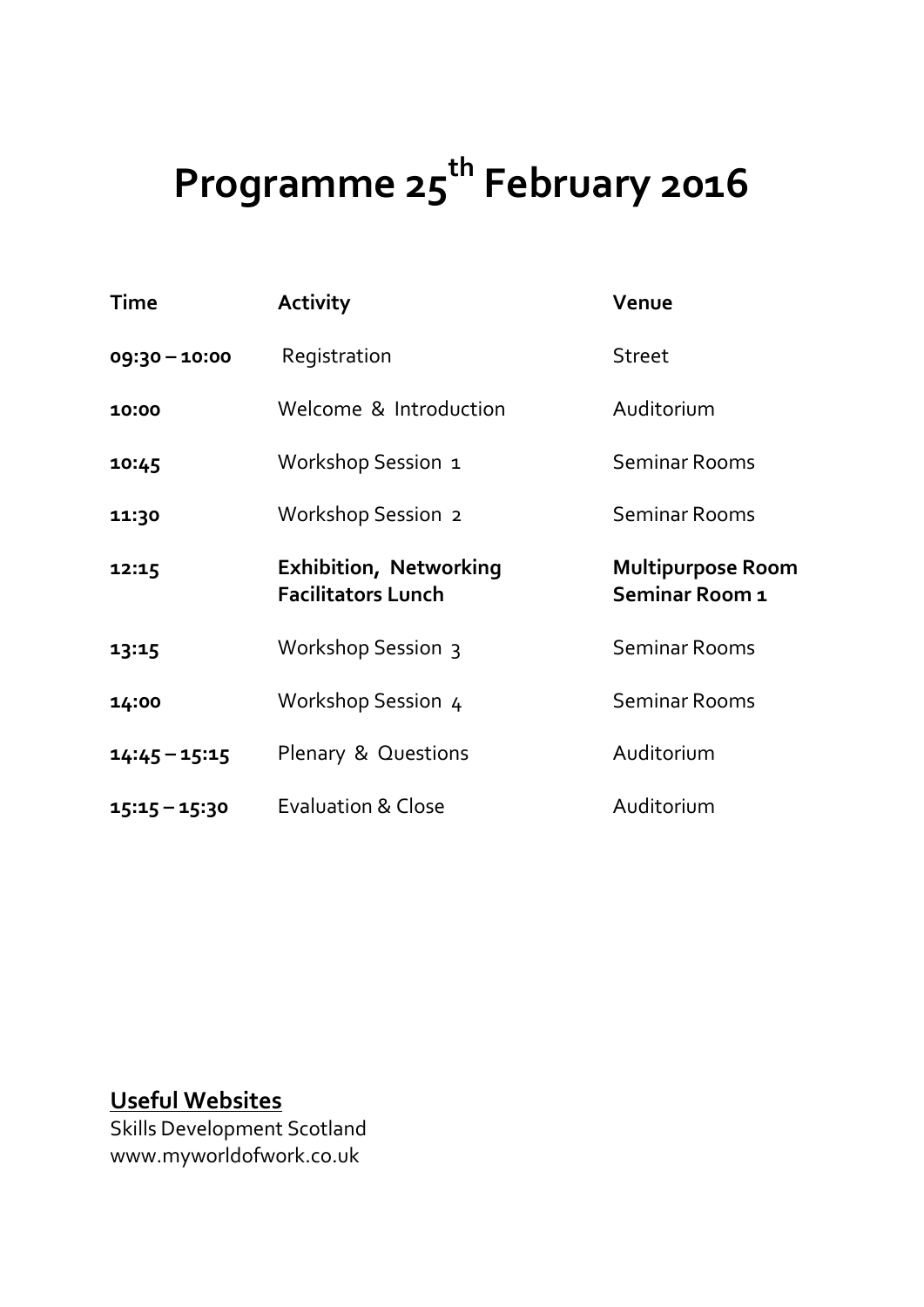|       | <b>ALLIED HEALTH PROFESSIONS</b>                                                                                                                                                                                                                                                                                                                                                                                                                                                                                                                                                                                                                                                                                                                                                                                                                                                                                                                                                                       |  |
|-------|--------------------------------------------------------------------------------------------------------------------------------------------------------------------------------------------------------------------------------------------------------------------------------------------------------------------------------------------------------------------------------------------------------------------------------------------------------------------------------------------------------------------------------------------------------------------------------------------------------------------------------------------------------------------------------------------------------------------------------------------------------------------------------------------------------------------------------------------------------------------------------------------------------------------------------------------------------------------------------------------------------|--|
| 1.    | <b>SPEECH AND LANGUAGE THERAPIST</b>                                                                                                                                                                                                                                                                                                                                                                                                                                                                                                                                                                                                                                                                                                                                                                                                                                                                                                                                                                   |  |
|       | www. www.rcslt.org and www.thecommunicationtrust.org.uk                                                                                                                                                                                                                                                                                                                                                                                                                                                                                                                                                                                                                                                                                                                                                                                                                                                                                                                                                |  |
|       | During this interactive session, students will be introduced to the role of the speech and language therapist<br>(SLT), which is to assess and treat speech, language and communication problems in people of all ages to<br>enable them to communicate to the best of their ability. SLTs also work with people who have eating and<br>swallowing problems, so this session has been partnered with Dietetics.<br>Using specialised skills you will work directly with the client and provide support to them and their carers.<br>As a speech and language therapist you will also work closely with teachers and health professionals<br>including doctors, nurses and psychologists.<br>SLTs assist children and adults who have the following types of problems:<br>difficulty producing and using speech<br>difficulty with feeding, chewing or swallowing<br>a voice problem<br>difficulty understanding language<br>difficulty using language<br>a stammer                                     |  |
|       | SLTs will also work with people who suffer the following problems:<br>Stroke, learning disability, physical disability, neurological disorders such as Parkinson's disease, cancer of<br>the mouth and throat, head injury, hearing loss and deafness, cleft palate, dementia, and psychiatric<br>disorders.                                                                                                                                                                                                                                                                                                                                                                                                                                                                                                                                                                                                                                                                                           |  |
| 2.    | <b>DIAGNOSTIC RADIOGRAPHY</b>                                                                                                                                                                                                                                                                                                                                                                                                                                                                                                                                                                                                                                                                                                                                                                                                                                                                                                                                                                          |  |
|       |                                                                                                                                                                                                                                                                                                                                                                                                                                                                                                                                                                                                                                                                                                                                                                                                                                                                                                                                                                                                        |  |
|       | Students will have the opportunity to participate in an interactive session with a diagnostic radiographer.<br>This will include examining x-rays of real (anonymous) patients and understanding the role of the<br>diagnostic radiographer, who produce images that are used to diagnose injury or disease, such as:<br>X-ray - looks through tissues to examine bones, cavities and foreign objects<br>Fluoroscopy - images the digestive system providing a live motion x-ray<br>CT (computed tomography) - creates a 3D image which can be split into individual slices<br>MRI (magnetic resonance imaging) - builds a 2D or 3D map of different tissue types within the<br>body.<br>Ultrasound - well known for its use in obstetrics and gynaecology. Also used to check circulation<br>and examine the heart.<br>Angiography - used to investigate blood vessels                                                                                                                                |  |
| $3 -$ | <b>PHYSIOTHERAPY</b>                                                                                                                                                                                                                                                                                                                                                                                                                                                                                                                                                                                                                                                                                                                                                                                                                                                                                                                                                                                   |  |
|       |                                                                                                                                                                                                                                                                                                                                                                                                                                                                                                                                                                                                                                                                                                                                                                                                                                                                                                                                                                                                        |  |
|       | Students will have the opportunity to participate in an interactive session with physiotherapists Linda<br>Halcrow and Anna Cudmore. Physiotherapists help and treat people of all ages with physical problems<br>caused by illness, accident or ageing.<br>Physiotherapy is a healthcare profession which sees human movement as central to the health and well-<br>being of individuals. Physiotherapists identify and maximise movement potential through health<br>promotion, preventive healthcare, treatment and rehabilitation.<br>The core skills used by physiotherapists include manual therapy, therapeutic exercise and<br>the application of electro-physical modalities. Physiotherapists also have an appreciation of psychological,<br>cultural and social factors which influence their clients.<br>The following are just a few of the areas physiotherapists work:<br>Outpatients<br>$\bullet$<br>intensive care<br>women's health<br>care of the elderly<br>٠<br>orthopaedics<br>٠ |  |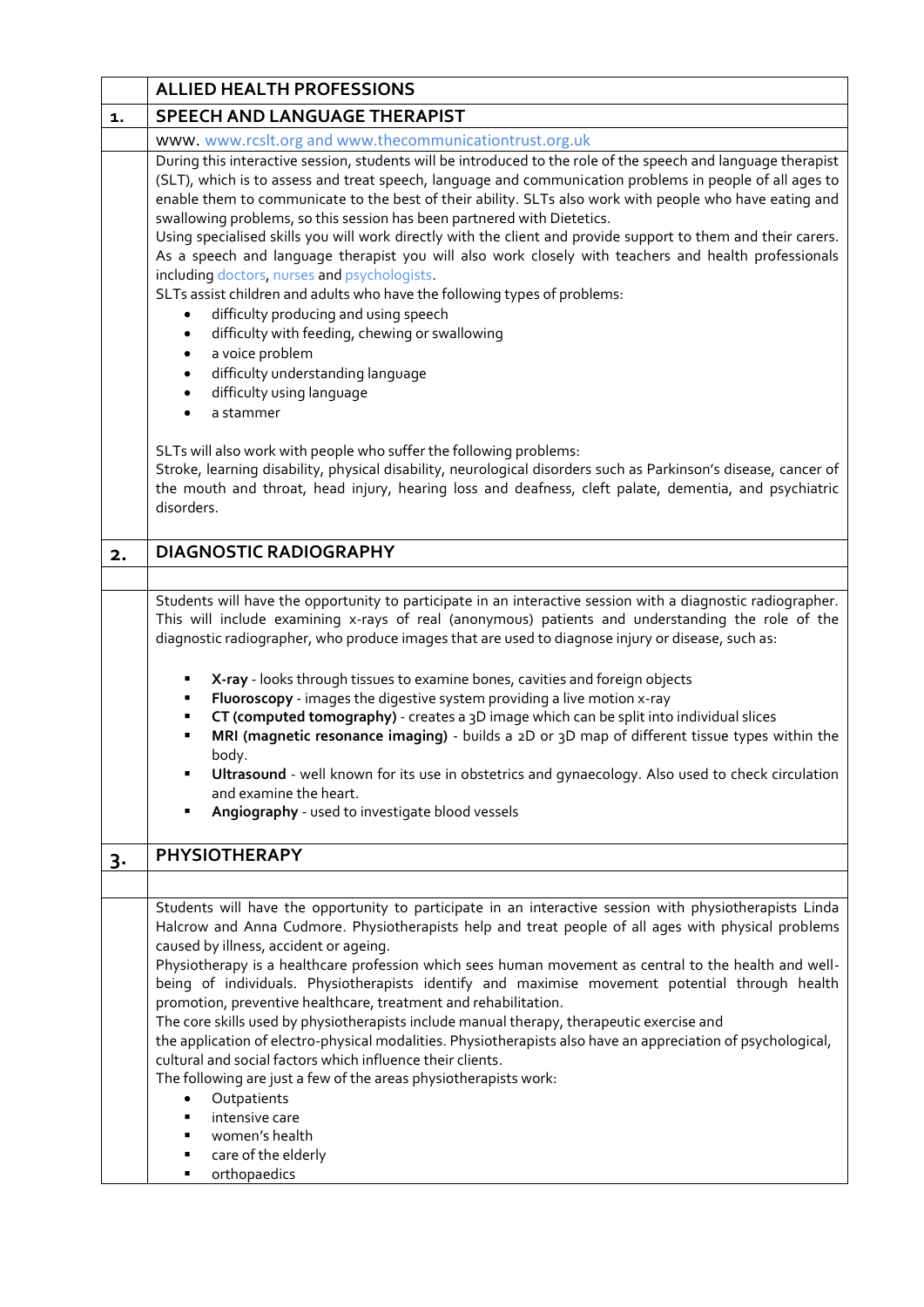|    | stroke patients                                                                                                                                                                                                                                                                                                                                                                                                                                                                                                                                                                                                                                                                                                                                                                                                                                                                                                                                                                                                                                                                                                                                                                                                                                                                                                                                                                                                                                                                                                                                                                                                                                                                                                                                                                                                                                                                                                                                                                                                                                                                                                                                                                                                                                                                                  |
|----|--------------------------------------------------------------------------------------------------------------------------------------------------------------------------------------------------------------------------------------------------------------------------------------------------------------------------------------------------------------------------------------------------------------------------------------------------------------------------------------------------------------------------------------------------------------------------------------------------------------------------------------------------------------------------------------------------------------------------------------------------------------------------------------------------------------------------------------------------------------------------------------------------------------------------------------------------------------------------------------------------------------------------------------------------------------------------------------------------------------------------------------------------------------------------------------------------------------------------------------------------------------------------------------------------------------------------------------------------------------------------------------------------------------------------------------------------------------------------------------------------------------------------------------------------------------------------------------------------------------------------------------------------------------------------------------------------------------------------------------------------------------------------------------------------------------------------------------------------------------------------------------------------------------------------------------------------------------------------------------------------------------------------------------------------------------------------------------------------------------------------------------------------------------------------------------------------------------------------------------------------------------------------------------------------|
|    | paediatrics                                                                                                                                                                                                                                                                                                                                                                                                                                                                                                                                                                                                                                                                                                                                                                                                                                                                                                                                                                                                                                                                                                                                                                                                                                                                                                                                                                                                                                                                                                                                                                                                                                                                                                                                                                                                                                                                                                                                                                                                                                                                                                                                                                                                                                                                                      |
|    | terminally ill                                                                                                                                                                                                                                                                                                                                                                                                                                                                                                                                                                                                                                                                                                                                                                                                                                                                                                                                                                                                                                                                                                                                                                                                                                                                                                                                                                                                                                                                                                                                                                                                                                                                                                                                                                                                                                                                                                                                                                                                                                                                                                                                                                                                                                                                                   |
|    | occupational health<br>learning disability<br>٠                                                                                                                                                                                                                                                                                                                                                                                                                                                                                                                                                                                                                                                                                                                                                                                                                                                                                                                                                                                                                                                                                                                                                                                                                                                                                                                                                                                                                                                                                                                                                                                                                                                                                                                                                                                                                                                                                                                                                                                                                                                                                                                                                                                                                                                  |
|    | mental illness                                                                                                                                                                                                                                                                                                                                                                                                                                                                                                                                                                                                                                                                                                                                                                                                                                                                                                                                                                                                                                                                                                                                                                                                                                                                                                                                                                                                                                                                                                                                                                                                                                                                                                                                                                                                                                                                                                                                                                                                                                                                                                                                                                                                                                                                                   |
|    |                                                                                                                                                                                                                                                                                                                                                                                                                                                                                                                                                                                                                                                                                                                                                                                                                                                                                                                                                                                                                                                                                                                                                                                                                                                                                                                                                                                                                                                                                                                                                                                                                                                                                                                                                                                                                                                                                                                                                                                                                                                                                                                                                                                                                                                                                                  |
| 4. | <b>ORTHOPTICS &amp; OPTOMETRY</b>                                                                                                                                                                                                                                                                                                                                                                                                                                                                                                                                                                                                                                                                                                                                                                                                                                                                                                                                                                                                                                                                                                                                                                                                                                                                                                                                                                                                                                                                                                                                                                                                                                                                                                                                                                                                                                                                                                                                                                                                                                                                                                                                                                                                                                                                |
|    | www.                                                                                                                                                                                                                                                                                                                                                                                                                                                                                                                                                                                                                                                                                                                                                                                                                                                                                                                                                                                                                                                                                                                                                                                                                                                                                                                                                                                                                                                                                                                                                                                                                                                                                                                                                                                                                                                                                                                                                                                                                                                                                                                                                                                                                                                                                             |
|    | Orthoptics relate to the eyes and this interactive session will involve students in the field of Orthoptics and<br>the role of the Orthoptist.<br>Orthoptists investigate, diagnose and treat defects of binocular vision and abnormalities of eye movement.<br>The work involves seeing patients of all ages from infants to the elderly.<br>Orthoptists form part of the eye care team and generally work closely together with ophthalmologists and<br>optometrists<br>The professional role of the orthoptist includes examining patients with eye problems especially those<br>related to ocular motility, binocular vision, amblyopia (lazy eye) or strabismus (squint). Orthoptists<br>diagnose these problems and determine appropriate management. They also perform visual screening of<br>children in the pre-school setting.<br>As Orthoptists form part of a multidisciplinary team they are also involved in the management of<br>conditions such as:<br>glaucoma<br>cataract<br>stroke<br>retinal disease<br>neurological disorders<br>Being an Orthoptist requires an interest in working with people, especially children and very good<br>communication skills.<br>Optometry<br>Previously known as ophthalmic opticians, optometrists are primary health care specialists trained to<br>examine the eyes to detect defects in vision, signs of injury, ocular diseases or abnormality and problems<br>with general health. Optometrists make a diagnosis, offer advice and when necessary prescribe, fit and<br>supply contact lenses or glasses.<br>Optometrists study at university for at least three years and participate in a full year of training and<br>supervision, called the pre-registration year, before qualifying. Once qualified, they have the opportunity to<br>develop their interests in specialist aspects of practice such as contact lenses, eye treatment, low vision,<br>children's vision and sports vision.<br>Registered optometrists can undertake further postgraduate qualifications in specialist areas including;<br>contact lenses, glaucoma, binocular vision, low vision, independent prescribing. Optometrists with a<br>qualification in independent prescribing can clinically assess a patient, establish a diagnosis, determine the |
|    | clinical management required and prescribe where necessary.<br>Optometrists can choose from different career paths, including; Community Optometrist, Hospital<br>optometrist or Research/Academic Optometrist.                                                                                                                                                                                                                                                                                                                                                                                                                                                                                                                                                                                                                                                                                                                                                                                                                                                                                                                                                                                                                                                                                                                                                                                                                                                                                                                                                                                                                                                                                                                                                                                                                                                                                                                                                                                                                                                                                                                                                                                                                                                                                  |
| 5. | <b>BSc/BSc (Hons) Nursing Studies: LEARNING DISABILITIES</b>                                                                                                                                                                                                                                                                                                                                                                                                                                                                                                                                                                                                                                                                                                                                                                                                                                                                                                                                                                                                                                                                                                                                                                                                                                                                                                                                                                                                                                                                                                                                                                                                                                                                                                                                                                                                                                                                                                                                                                                                                                                                                                                                                                                                                                     |
|    | http://www.gcu.ac.uk/hls/nursing/                                                                                                                                                                                                                                                                                                                                                                                                                                                                                                                                                                                                                                                                                                                                                                                                                                                                                                                                                                                                                                                                                                                                                                                                                                                                                                                                                                                                                                                                                                                                                                                                                                                                                                                                                                                                                                                                                                                                                                                                                                                                                                                                                                                                                                                                |
|    |                                                                                                                                                                                                                                                                                                                                                                                                                                                                                                                                                                                                                                                                                                                                                                                                                                                                                                                                                                                                                                                                                                                                                                                                                                                                                                                                                                                                                                                                                                                                                                                                                                                                                                                                                                                                                                                                                                                                                                                                                                                                                                                                                                                                                                                                                                  |
|    | Learning Disability nursing is a highly rewarding, skilled and dynamic career. It involves supporting<br>people who live with a learning disability to maximise their wellbeing. Learning disabilities nurses                                                                                                                                                                                                                                                                                                                                                                                                                                                                                                                                                                                                                                                                                                                                                                                                                                                                                                                                                                                                                                                                                                                                                                                                                                                                                                                                                                                                                                                                                                                                                                                                                                                                                                                                                                                                                                                                                                                                                                                                                                                                                    |
|    | will develop a range of diverse nursing skills and deliver person centred, compassionate, safe and                                                                                                                                                                                                                                                                                                                                                                                                                                                                                                                                                                                                                                                                                                                                                                                                                                                                                                                                                                                                                                                                                                                                                                                                                                                                                                                                                                                                                                                                                                                                                                                                                                                                                                                                                                                                                                                                                                                                                                                                                                                                                                                                                                                               |
|    |                                                                                                                                                                                                                                                                                                                                                                                                                                                                                                                                                                                                                                                                                                                                                                                                                                                                                                                                                                                                                                                                                                                                                                                                                                                                                                                                                                                                                                                                                                                                                                                                                                                                                                                                                                                                                                                                                                                                                                                                                                                                                                                                                                                                                                                                                                  |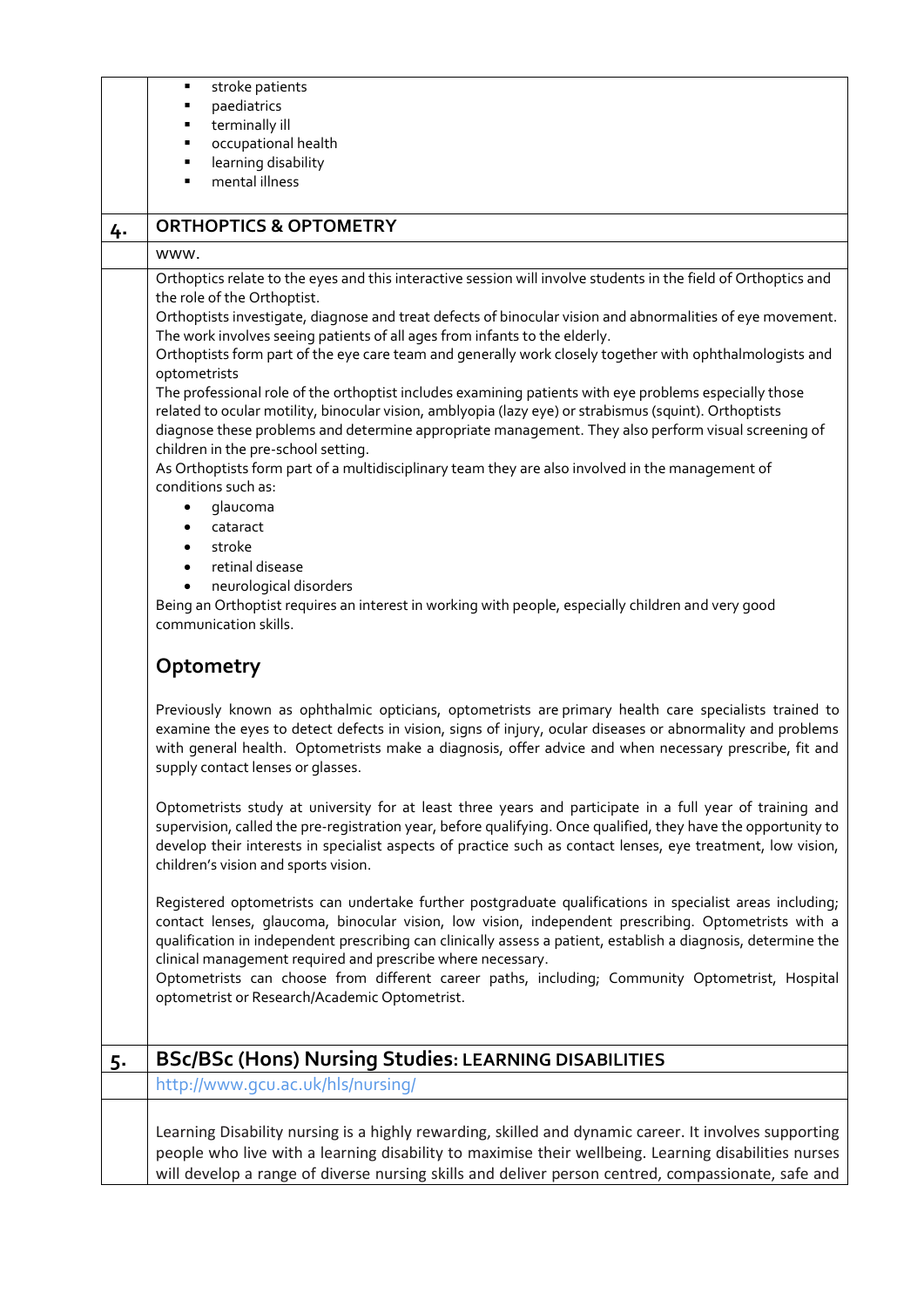effective care for people who live with a learning disability.

Once you've qualified as a learning disability nurse opportunities include employment in a wide range of healthcare settings within the United Kingdom and internationally. Alternatively you'll also have the skills to pursue higher academic study as part of your future career development.

During the workshop you can find out what assessments are used to assess people's needs and have an opportunity to practice using these assessments. These include; assessing a person's adaptive behaviour functioning, their mental state and their overall health needs.

| 6. | <b>NURSING</b>                                                                                                                                                                                                                                                                                                                                                                                                                                                                                                                                                                                                                                                                                                                                                                                                                                                                                                                                                                                                                                                                    |
|----|-----------------------------------------------------------------------------------------------------------------------------------------------------------------------------------------------------------------------------------------------------------------------------------------------------------------------------------------------------------------------------------------------------------------------------------------------------------------------------------------------------------------------------------------------------------------------------------------------------------------------------------------------------------------------------------------------------------------------------------------------------------------------------------------------------------------------------------------------------------------------------------------------------------------------------------------------------------------------------------------------------------------------------------------------------------------------------------|
|    |                                                                                                                                                                                                                                                                                                                                                                                                                                                                                                                                                                                                                                                                                                                                                                                                                                                                                                                                                                                                                                                                                   |
|    | Stirling University offers a 3 year BSc Nursing programme based at the Highland Campus in Inverness. The<br>programme involves 50% practice learning and 50% theory. This workshop enables you to decide whether<br>nursing is really as it is portrayed in the media by giving you the opportunity to:<br>- participate in some of the essential skills relevant to Mental Health and Adult Nursing in a simulated ward<br>environment. This includes undertaking a mini mental state patient examination, taking blood pressure,<br>pulse and participating in basic life support.<br>- meet staff and current nursing students<br>- find out in what way the subjects you are taking apply to nursing<br>- what career opportunities are available for nurses today both at home and abroad.<br>By successfully completing this degree programme, you will gain two qualifications: a BSc in Nursing and<br>Professional Registration which allows you to practice nursing worldwide enabling you to make a<br>difference to nursing care and to the profession in the future. |
| 7. | <b>MIDWIFERY</b>                                                                                                                                                                                                                                                                                                                                                                                                                                                                                                                                                                                                                                                                                                                                                                                                                                                                                                                                                                                                                                                                  |
|    |                                                                                                                                                                                                                                                                                                                                                                                                                                                                                                                                                                                                                                                                                                                                                                                                                                                                                                                                                                                                                                                                                   |
|    | Midwives have a unique opportunity to be involved with women, their babies and families at a significant<br>time in their lives.                                                                                                                                                                                                                                                                                                                                                                                                                                                                                                                                                                                                                                                                                                                                                                                                                                                                                                                                                  |
|    | Being a midwife is more than just delivering babies. A Midwife is usually the first and main contact for the<br>expectant mother during her pregnancy, and throughout labour and the early postnatal period. She is<br>responsible for providing care and supporting women to make informed choices about the services and<br>options available to them.                                                                                                                                                                                                                                                                                                                                                                                                                                                                                                                                                                                                                                                                                                                          |
|    | Midwives are involved in promoting health and helping to support women to achieve the best health<br>outcomes for themselves and their babies.                                                                                                                                                                                                                                                                                                                                                                                                                                                                                                                                                                                                                                                                                                                                                                                                                                                                                                                                    |
|    | This interactive session facilitated by Midwives will give an insight into some of the skills relevant to<br>midwifery practice. It will give pupils an opportunity to discuss how to access Midwifery Education Courses<br>in Scotland and help them understand how Midwives make a vital and unique contribution to the wellbeing<br>of women and families during one of life's most important events.                                                                                                                                                                                                                                                                                                                                                                                                                                                                                                                                                                                                                                                                          |
| 8. | Health/Life Sciences and other Health related Careers in Science &                                                                                                                                                                                                                                                                                                                                                                                                                                                                                                                                                                                                                                                                                                                                                                                                                                                                                                                                                                                                                |
|    | Technology - NHS SCIENTISTS                                                                                                                                                                                                                                                                                                                                                                                                                                                                                                                                                                                                                                                                                                                                                                                                                                                                                                                                                                                                                                                       |
|    |                                                                                                                                                                                                                                                                                                                                                                                                                                                                                                                                                                                                                                                                                                                                                                                                                                                                                                                                                                                                                                                                                   |
|    | Healthcare Science Workshop:<br>Healthcare scientists are behind many of the diagnostic and treatment decisions that affect the lives of<br>hundreds of thousands of people in Scotland each year.<br>While healthcare scientists represent only around 5 per cent of the total workforce in NHS Scotland,                                                                                                                                                                                                                                                                                                                                                                                                                                                                                                                                                                                                                                                                                                                                                                        |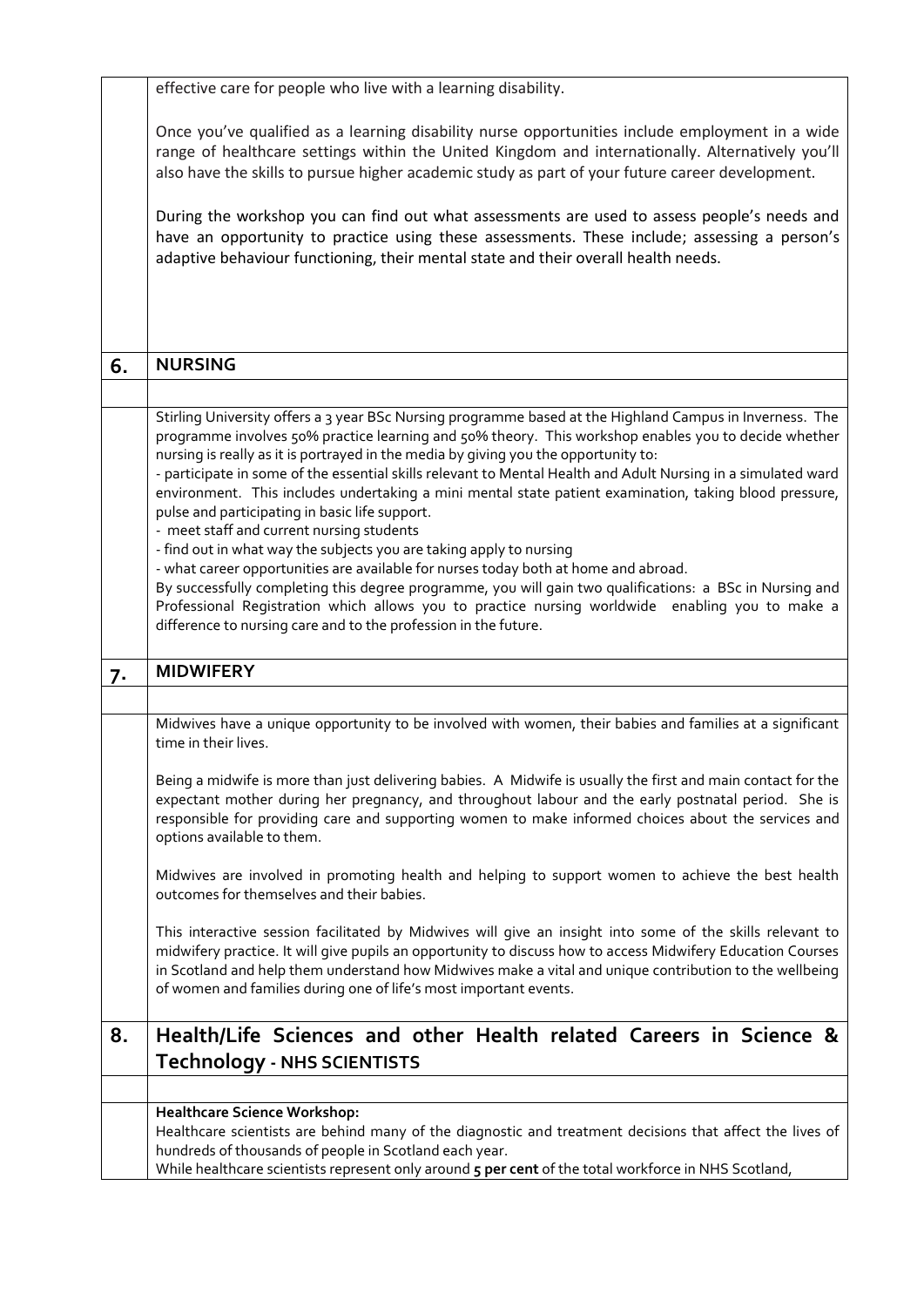|    | almost 80 per cent of patient diagnoses can be attributed to their work.<br>Healthcare scientists represent a key expert resource of NHS Scotland in terms of the safe, accurate and<br>effective deployment of science and technology used to diagnose and treat patients.                                                                                                                                                                                                                                                                                                                                                                                                                                                                                                                                                                                                                                                                     |
|----|-------------------------------------------------------------------------------------------------------------------------------------------------------------------------------------------------------------------------------------------------------------------------------------------------------------------------------------------------------------------------------------------------------------------------------------------------------------------------------------------------------------------------------------------------------------------------------------------------------------------------------------------------------------------------------------------------------------------------------------------------------------------------------------------------------------------------------------------------------------------------------------------------------------------------------------------------|
|    |                                                                                                                                                                                                                                                                                                                                                                                                                                                                                                                                                                                                                                                                                                                                                                                                                                                                                                                                                 |
|    | Here are examples of what you can learn about on the day:-                                                                                                                                                                                                                                                                                                                                                                                                                                                                                                                                                                                                                                                                                                                                                                                                                                                                                      |
|    | Clinical Physiology - Measuring How Your Body Functions (or not!)<br>Students will have the opportunity to participate in an interactive session with Clinical Physiologists from                                                                                                                                                                                                                                                                                                                                                                                                                                                                                                                                                                                                                                                                                                                                                               |
|    | the following disciplines:                                                                                                                                                                                                                                                                                                                                                                                                                                                                                                                                                                                                                                                                                                                                                                                                                                                                                                                      |
|    | Cardiac Physiology - including ECGs (measuring electrical activity of the heart) and echocardiography<br>(ultrasound imaging of the heart)                                                                                                                                                                                                                                                                                                                                                                                                                                                                                                                                                                                                                                                                                                                                                                                                      |
|    | Respiratory Physiology - including spirometry (measuring lung function)                                                                                                                                                                                                                                                                                                                                                                                                                                                                                                                                                                                                                                                                                                                                                                                                                                                                         |
|    | Neurophysiology - including the measurement of electrical activity in the brain and limbs                                                                                                                                                                                                                                                                                                                                                                                                                                                                                                                                                                                                                                                                                                                                                                                                                                                       |
|    | Gastro-intestinal (GI) Physiology. - including assessment of digestive tract function                                                                                                                                                                                                                                                                                                                                                                                                                                                                                                                                                                                                                                                                                                                                                                                                                                                           |
|    | This will include hands on practical sessions as well as a helping you to understand the role of the clinical<br>physiologist in the modern healthcare setting.                                                                                                                                                                                                                                                                                                                                                                                                                                                                                                                                                                                                                                                                                                                                                                                 |
|    | Audiology - information available for How to become an audiologist?                                                                                                                                                                                                                                                                                                                                                                                                                                                                                                                                                                                                                                                                                                                                                                                                                                                                             |
|    | Audiology is a challenging and expanding field of clinical science and technology, involving the study of<br>hearing and balance. As a healthcare profession, Audiology also involves assessment, management and<br>therapeutic rehabilitation of people with hearing and balance problems and associated disorders. This                                                                                                                                                                                                                                                                                                                                                                                                                                                                                                                                                                                                                       |
|    | includes patients of all ages from newborns and children through to working adults and the elderly.<br>Audiologists work in the NHS and employment opportunities are also available in the private sector.                                                                                                                                                                                                                                                                                                                                                                                                                                                                                                                                                                                                                                                                                                                                      |
| 9. | <b>PHARMACY &amp; PHARMACEUTICAL CAREERS</b>                                                                                                                                                                                                                                                                                                                                                                                                                                                                                                                                                                                                                                                                                                                                                                                                                                                                                                    |
|    |                                                                                                                                                                                                                                                                                                                                                                                                                                                                                                                                                                                                                                                                                                                                                                                                                                                                                                                                                 |
|    | This interactive session will involve pharmacists and pharmacy technicians and pre-registration trainee<br>pharmacists and pre-registration trainee pharmacy technicians currently in training. Pharmacists are the<br>country's main experts in medicines and pharmacy is one of the fastest growing areas of healthcare. A<br>career in pharmacy offers you:                                                                                                                                                                                                                                                                                                                                                                                                                                                                                                                                                                                  |
|    | The pursuit of an interest in science<br>$\bullet$<br>An opportunity to join the NHS healthcare team                                                                                                                                                                                                                                                                                                                                                                                                                                                                                                                                                                                                                                                                                                                                                                                                                                            |
|    | A choice of working environments                                                                                                                                                                                                                                                                                                                                                                                                                                                                                                                                                                                                                                                                                                                                                                                                                                                                                                                |
|    | A competitive salary                                                                                                                                                                                                                                                                                                                                                                                                                                                                                                                                                                                                                                                                                                                                                                                                                                                                                                                            |
|    | Opportunities to develop and further your career                                                                                                                                                                                                                                                                                                                                                                                                                                                                                                                                                                                                                                                                                                                                                                                                                                                                                                |
|    | Pharmacist: The pharmacist is an expert in medicines. A pharmacist can be involved in any aspect of the<br>preparation and use of medicines, from the discovery of their active ingredients to their use by patients.<br>Pharmacists also monitor the effects of medicines, both for patient care and for research purposes; and are<br>an important member of the health care team both in the hospital and in the community. Career<br>opportunities are developing fast and pharmacists today can be found in many different settings<br>including high street pharmacies, hospital wards, GPs' surgeries, walk-in centres, industry and universities.<br>To work as a pharmacist it is necessary to complete a Master's degree in pharmacy, which takes four years<br>of training. To enable you to practice you then require to undertake a pre-registration year, which allows<br>you to register with the General Pharmaceutical Council |
|    | Pharmacy Technicians: Pharmacy technicians work mainly in one of two areas, hospital pharmacy and<br>community pharmacy although opportunities also exist in other areas i.e. GP practices, prison service and<br>industry. Pharmacy technicians are part of the pharmacy team and work under the supervision of a<br>pharmacist. This is now a registered profession with the General Pharmaceutical Council (GPhC). They are<br>involved in the supply of medicines and products to patients. The opportunities for specialisation and<br>increased responsibility extend with experience. There are a number of management, administration and<br>specialist roles undertaken by pharmacy technicians.<br>On the job training is provided and a nationally recognised qualification is achieved<br>(SVQ Pharmacy Services level 3).                                                                                                          |
|    | In addition to pharmacist and pharmacy technician roles there are also opportunities in community and                                                                                                                                                                                                                                                                                                                                                                                                                                                                                                                                                                                                                                                                                                                                                                                                                                           |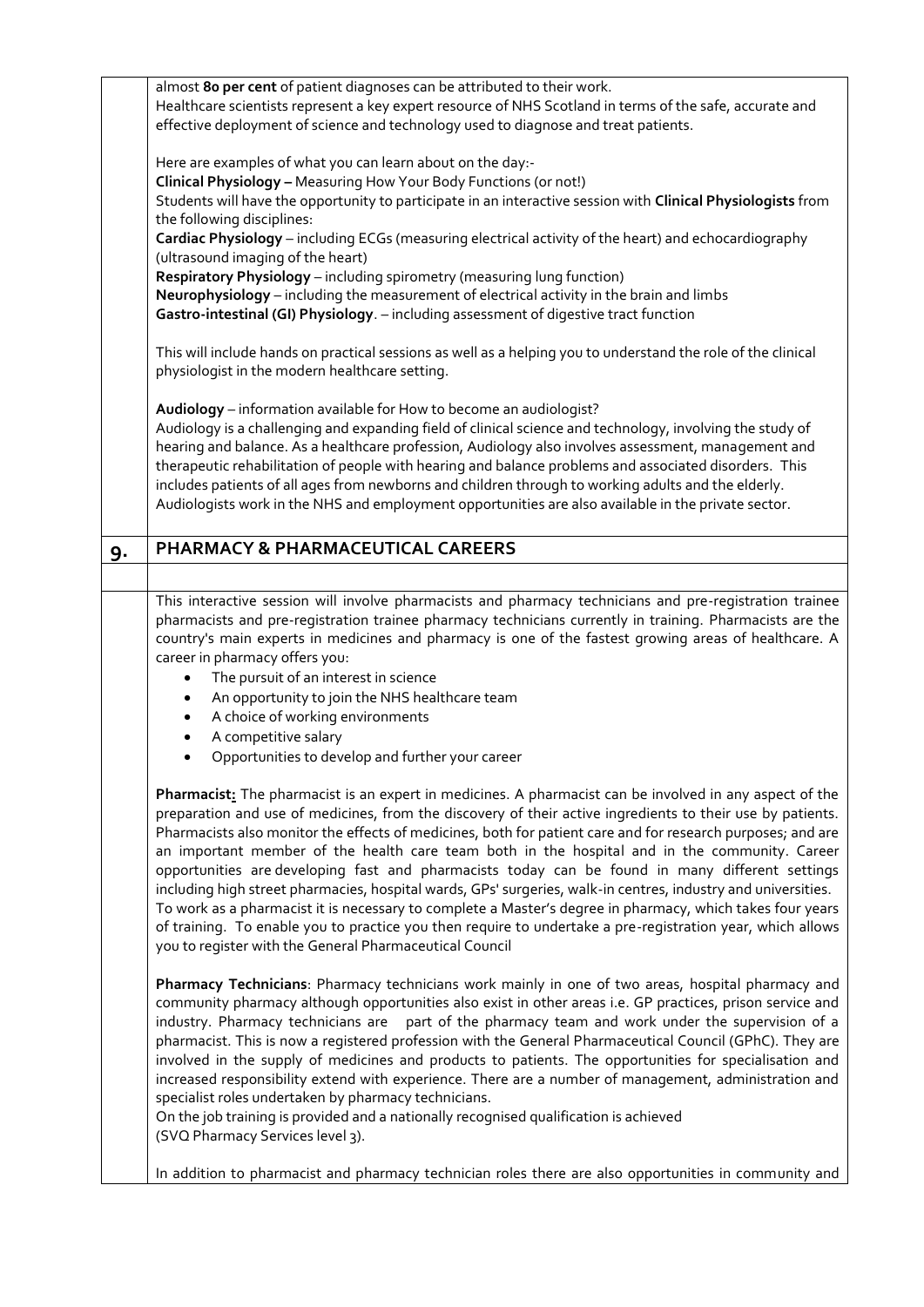|     | hospital settings for careers as dispensers or pharmacy assistants. The main route into this work is by<br>finding a job with an employer and undertaking a training programme which will lead to a vocational<br>qualification e.g. SVQ Pharmacy Services level 2.                                                                                                                                                                                                                                                                                                                                            |  |
|-----|----------------------------------------------------------------------------------------------------------------------------------------------------------------------------------------------------------------------------------------------------------------------------------------------------------------------------------------------------------------------------------------------------------------------------------------------------------------------------------------------------------------------------------------------------------------------------------------------------------------|--|
| 10. | <b>MEDICINE &amp; MEDICAL CAREERS</b>                                                                                                                                                                                                                                                                                                                                                                                                                                                                                                                                                                          |  |
|     |                                                                                                                                                                                                                                                                                                                                                                                                                                                                                                                                                                                                                |  |
|     | Students interested in a career in Medicine will have the opportunity to speak with a group of final year<br>medical students currently in clinical practice in Raigmore Hospital. There will be opportunity to discuss in<br>small groups both the applications process for medicine and what it is like to be a medical student.                                                                                                                                                                                                                                                                             |  |
| 11. | <b>BSc (Hons) PSYCHOLOGY</b>                                                                                                                                                                                                                                                                                                                                                                                                                                                                                                                                                                                   |  |
|     | https://www.uhi.ac.uk/en/courses/bsc-hons-psychology                                                                                                                                                                                                                                                                                                                                                                                                                                                                                                                                                           |  |
|     | Are you fascinated by the science of the human mind? Do you wonder what leads us to behave in certain<br>ways? If so, then Psychology could be the path for you!                                                                                                                                                                                                                                                                                                                                                                                                                                               |  |
|     | This interactive session will provide you with some insight into the fascinating subject area concerned with<br>the scientific study of the human mind and behaviour.                                                                                                                                                                                                                                                                                                                                                                                                                                          |  |
|     | Psychologists work in many different areas of society and are concerned with; helping support the police<br>and prison system; helping people overcome depression, stress and phobias; speeding up recovery from<br>brain injury; assisting athletes in performing better and much, much more.                                                                                                                                                                                                                                                                                                                 |  |
|     | The University of the Highlands and Islands offers a BSC Psychology degree, which enables not only a<br>pathway to becoming a psychologist, but also the knowledge and skills that you can apply to a wide range<br>of careers.                                                                                                                                                                                                                                                                                                                                                                                |  |
|     | This workshop will provide you with a better understanding of the relevance of psychology to everyday life<br>and by taking part in simple psychological experiments, you will be introduced to the methods, which help<br>us to learn more about human behaviour.                                                                                                                                                                                                                                                                                                                                             |  |
| 12. | <b>OCCUPATIONAL THERAPY</b>                                                                                                                                                                                                                                                                                                                                                                                                                                                                                                                                                                                    |  |
|     | www.cot.co.uk                                                                                                                                                                                                                                                                                                                                                                                                                                                                                                                                                                                                  |  |
|     | About this session: Pupils will have the opportunity to participate in an interactive session<br>with an Occupational Therapist.                                                                                                                                                                                                                                                                                                                                                                                                                                                                               |  |
|     | The aim of occupational therapy (OT) is to maximise the individual's potential to<br>participate in daily activities by minimising the impact of disease and disability through<br>the use of purposeful activity. Occupational therapists work in wide variety of settings<br>with individuals who have disabilities, either mental, physical or both. The occupational<br>therapist (OT) is dual trained in physical and mental health. The occupational therapist will<br>assess how the individual's physical and mental health as well as the environment impact<br>on participation in daily activities. |  |
|     | OT is available in many different clinical areas providing a service to both inpatients and<br>outpatients.                                                                                                                                                                                                                                                                                                                                                                                                                                                                                                    |  |
|     | What does an OT do?                                                                                                                                                                                                                                                                                                                                                                                                                                                                                                                                                                                            |  |
|     | Assess individual's abilities and potential within the context of their family,<br>physical and psychosocial environment.                                                                                                                                                                                                                                                                                                                                                                                                                                                                                      |  |
|     | Enable individuals to maintain a balance and maximise their participation in daily<br>٠                                                                                                                                                                                                                                                                                                                                                                                                                                                                                                                        |  |
|     | activities including self-care, school/work related skills and leisure time.                                                                                                                                                                                                                                                                                                                                                                                                                                                                                                                                   |  |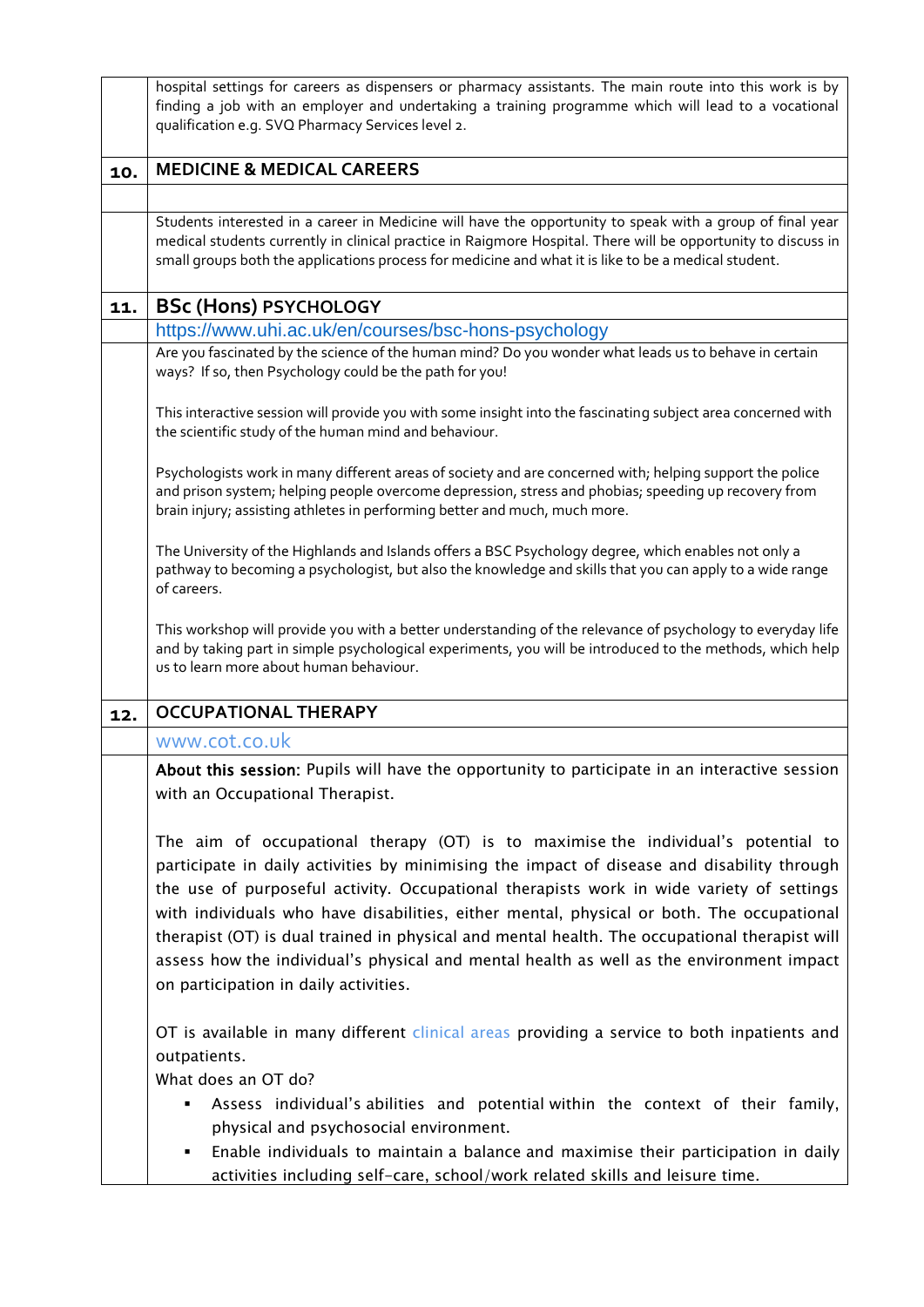|     | Problem solve barriers to participation in daily activities<br>٠                                                                                                                                                                                                                                                                                                                                                                                                                                                                                                                                                                                                                                                                                                                                                                                                                                                                                                                                                                                                                            |  |  |
|-----|---------------------------------------------------------------------------------------------------------------------------------------------------------------------------------------------------------------------------------------------------------------------------------------------------------------------------------------------------------------------------------------------------------------------------------------------------------------------------------------------------------------------------------------------------------------------------------------------------------------------------------------------------------------------------------------------------------------------------------------------------------------------------------------------------------------------------------------------------------------------------------------------------------------------------------------------------------------------------------------------------------------------------------------------------------------------------------------------|--|--|
|     | Use activity as a therapeutic tool<br>٠                                                                                                                                                                                                                                                                                                                                                                                                                                                                                                                                                                                                                                                                                                                                                                                                                                                                                                                                                                                                                                                     |  |  |
|     | Adapt the environment to maximise the individual's ability to engage in all<br>٠                                                                                                                                                                                                                                                                                                                                                                                                                                                                                                                                                                                                                                                                                                                                                                                                                                                                                                                                                                                                            |  |  |
|     | activities of daily life.                                                                                                                                                                                                                                                                                                                                                                                                                                                                                                                                                                                                                                                                                                                                                                                                                                                                                                                                                                                                                                                                   |  |  |
|     |                                                                                                                                                                                                                                                                                                                                                                                                                                                                                                                                                                                                                                                                                                                                                                                                                                                                                                                                                                                                                                                                                             |  |  |
| 13. | <b>CLINICAL SKILLS</b>                                                                                                                                                                                                                                                                                                                                                                                                                                                                                                                                                                                                                                                                                                                                                                                                                                                                                                                                                                                                                                                                      |  |  |
|     |                                                                                                                                                                                                                                                                                                                                                                                                                                                                                                                                                                                                                                                                                                                                                                                                                                                                                                                                                                                                                                                                                             |  |  |
|     | About this session: Students will have the opportunity to participate in an interactive session by using<br>medical equipment such as simulated anatomical models such as catheterisation, insertion of Naso -<br>Gastric Tubes and adult life -like simulators who breath and talk to experience what is used in training of<br>clinical skills for all healthcare practitioners.                                                                                                                                                                                                                                                                                                                                                                                                                                                                                                                                                                                                                                                                                                          |  |  |
|     | Clinical skills education focuses on providing a safe and supportive environment for healthcare practitioners<br>to practise their clinical skills in a simulated environment. As with other areas of life, rehearsal leads to<br>improved confidence and ability.                                                                                                                                                                                                                                                                                                                                                                                                                                                                                                                                                                                                                                                                                                                                                                                                                          |  |  |
| 14. | <b>DIGITAL DESIGN STUDIO (DDS)</b>                                                                                                                                                                                                                                                                                                                                                                                                                                                                                                                                                                                                                                                                                                                                                                                                                                                                                                                                                                                                                                                          |  |  |
|     |                                                                                                                                                                                                                                                                                                                                                                                                                                                                                                                                                                                                                                                                                                                                                                                                                                                                                                                                                                                                                                                                                             |  |  |
|     | The DDS is part of Glasgow School of Art and is an internationally recognised research and teaching centre<br>specialising in imaginative and novel uses of advanced 3D digital visualisation and interaction technologies;<br>just like those used in the film Avatar. The DDS are working in partnership with NHS Education for<br>Scotland (NES) to develop a virtual but realistic training environment of the head and neck region to create<br>digitally enhanced teaching material for dentistry and oral surgery as well as shoulder anatomy and<br>surgery. This workshop will demonstrate very high quality training and simulation material in 3D that can<br>be used for all health disciplines and will show pupils how healthcare teaching and training can be delivered<br>in future using very modern technology. This workshop will appeal to those with an interest in any health<br>profession as well as those with a particular interest in technology.                                                                                                                |  |  |
| 15. | MOVING AND HANDLING (Health & Safety NHS Highland)                                                                                                                                                                                                                                                                                                                                                                                                                                                                                                                                                                                                                                                                                                                                                                                                                                                                                                                                                                                                                                          |  |  |
|     |                                                                                                                                                                                                                                                                                                                                                                                                                                                                                                                                                                                                                                                                                                                                                                                                                                                                                                                                                                                                                                                                                             |  |  |
|     | About this session:<br>Students will have the opportunity to participate in interactive sessions with the NHS Highland Moving and<br>Handling team.<br>Staff in all healthcare professions may have to assist patients to move if they have difficulty moving or<br>positioning themselves. The Moving and Handling team provide training and advice to staff on how to<br>safely move patients, often with the use of innovative equipment to avoid staff having to take all of a<br>patient's weight. The training supports the reduction of injuries, safer handling and the promotion of<br>independence for patients.<br>Moving and Handling staff usually have a first degree as a health care professional which sees human<br>movement as integral to the holistic approach of health and well-being of individuals. Correct and<br>appropriate moving and handling can influence patient recovery increasing confidence, mobility and early<br>discharge.<br>There will be demonstration of some of the equipment used to care for patients and the opportunity to<br>participate. |  |  |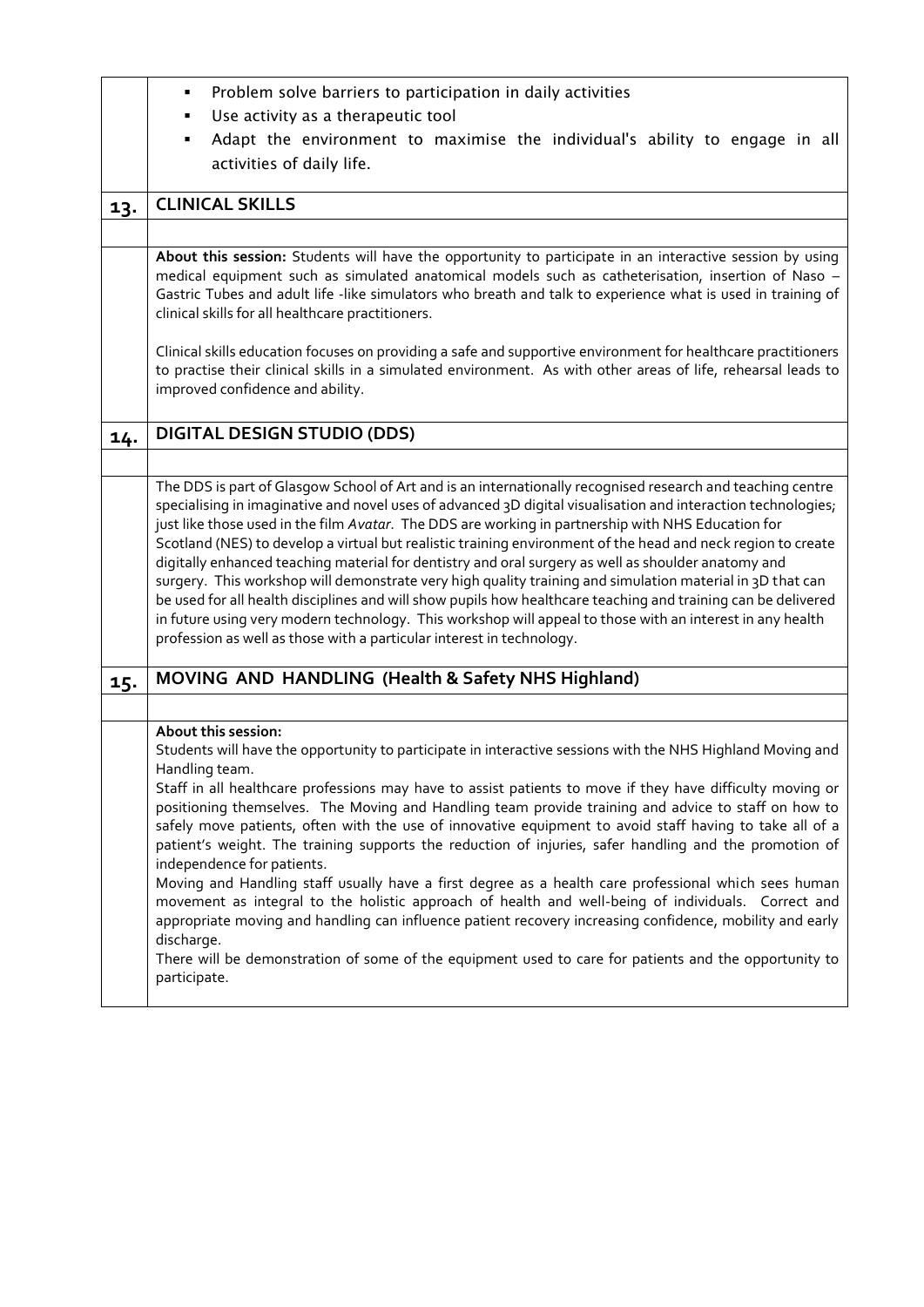#### Please return to your teacher NO later than February 2016

Dear Pupil,

We look forward to welcoming you to the "Exploring Careers in Health Day"

All attending pupils will have the opportunity to attend 4 workshops these will be allocated on a  $1<sup>st</sup>$ come basis. It will be the aim to ensure at least everyone's 1st & 2<sup>nd</sup> choice is met, however all workshops will prove useful in extending students' knowledge about health careers.

Please put in order your preference for workshops with 1 being your  $1^{st}$  choice.

Name \_\_\_\_\_\_\_\_\_\_\_\_\_\_\_\_\_\_\_\_\_\_\_\_\_\_\_\_\_\_\_\_\_\_\_\_\_\_\_\_\_\_\_\_\_\_\_\_\_\_\_\_\_\_\_\_\_\_\_\_\_\_\_

School \_\_\_\_\_\_\_\_\_\_\_\_\_\_\_\_\_\_\_\_\_\_\_\_\_\_\_\_\_\_\_\_\_\_\_\_\_\_\_\_\_\_\_\_\_\_\_\_\_\_\_\_\_\_\_\_\_\_\_\_\_\_\_

| Workshop | Workshop Title                                         | Order of  |
|----------|--------------------------------------------------------|-----------|
|          |                                                        | Preferenc |
|          |                                                        | $e(1-14)$ |
| 1        | Allied Health Professions: Speech & Language Therapist |           |
| 2        | Allied Health Professions: Diagnostic Radiography      |           |
| 3        | Allied Health Professions: Physiotherapy               |           |
| 4        | Allied Health Profession: Orthoptics and Optometry     |           |
| <u>5</u> | <b>Learning Disabilities Nursing</b>                   |           |
| 6        | Nursing                                                |           |
|          | Midwifery                                              |           |
| 8        | <b>Health Care Sciences</b>                            |           |
| 9        | <b>Pharmacy &amp; Pharmaceutical Careers</b>           |           |
| 10       | <b>Medicine and Medical Careers</b>                    |           |
| 11       | Psychology                                             |           |
| 12       | <b>Occupational Therapy</b>                            |           |
| 13       | <b>Clinical Skills</b>                                 |           |
| 14       | Digital Design                                         |           |
| 15       | Moving and Handling                                    |           |

All Students during lunch will have the opportunity to visit stands relating to the day and ask further questions.

All Students will be able to store bags & coats on the day – however they should limit what they bring to **packed lunch, water & pen/pencil**.